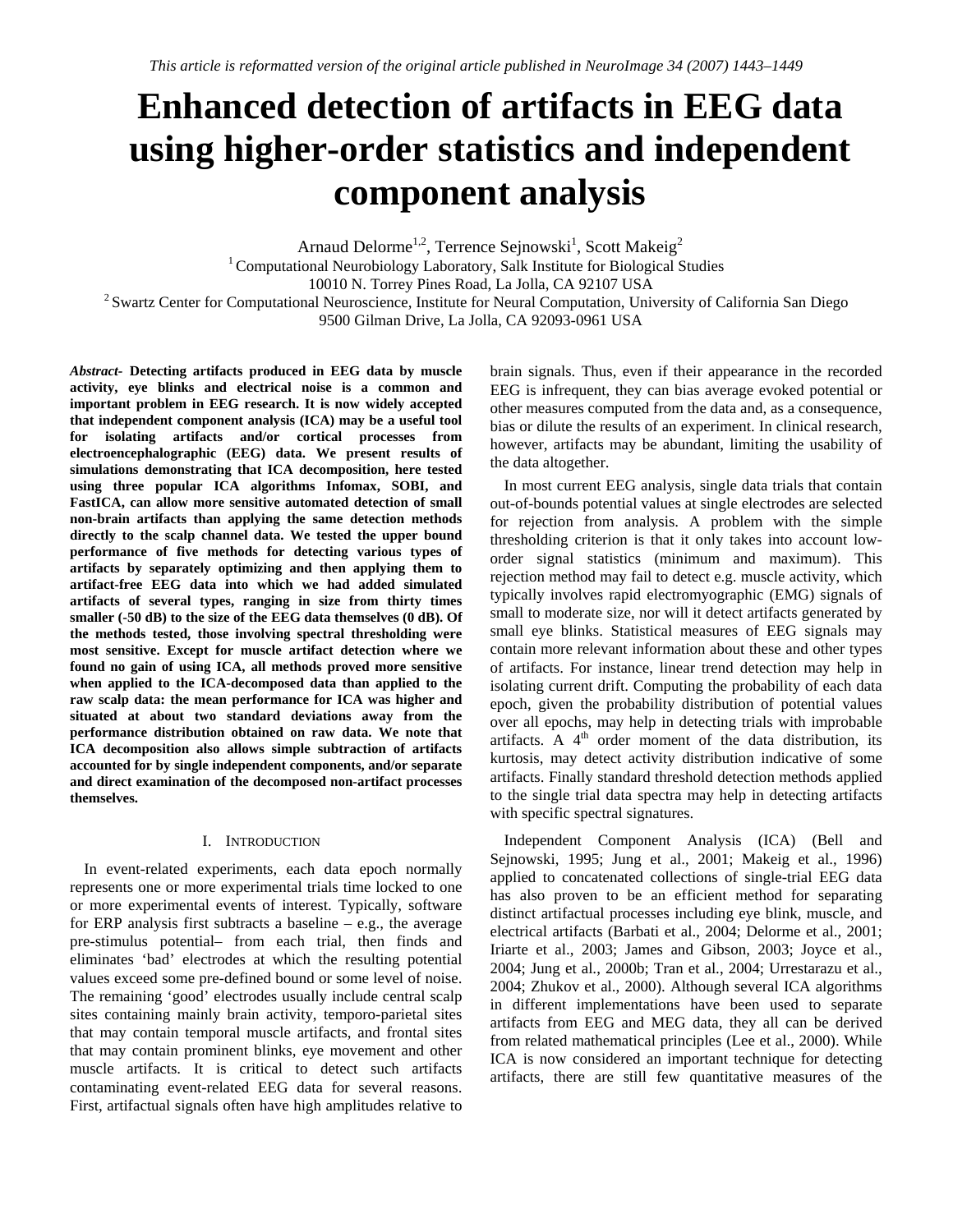advantage for artifact detection that is gained from ICA decomposition.

 Here we develop a framework for comparing artifact detection methods and use it to determine whether preprocessing EEG data using ICA can help in detecting brief data epochs that contain artifacts. We first apply a set of statistical and spectral analysis methods to detect artifacts in the raw data, optimizing a free parameter for each method so as to optimally detect known artifactual data epochs. Then, we apply the same procedure to the data decomposed using ICA. Finally, we quantitatively compare results of these artifact detection methods applied either to raw or to ICApreprocessed data.

# II. METHODS FOR ARTIFACT REJECTION

 We compared five different methods for detecting trials containing artifacts (Barbati et al., 2004; Delorme et al., 2001):

*1. Extreme values*. First, we used standard thresholding of potential values. Here, data trials were labeled as artifactual if the absolute value of any data point in the trial exceeded a fixed threshold. This method is currently the most widely used artifact detection method in the EEG community. It is most effective for detecting gross eye blinks or eye movement artifacts.

*2. Linear trends*. Marked linear trends at one electrode typically indicate transient recording-induced current drifts. To detect such events, we measured the goodness of fit of EEG activity to an oblique straight line within a sliding time window. We then either marked or not the data trial depending on the minimum slope of this straight line and its goodness to fit (in terms of  $r^2$ ).

*3. Data Improbability.* Most artifacts have "unusual" time courses, e.g., they appear as transient, 'odd', or unexpected events, and may be so identified by the outlying values of their statistics relative to normal brain activity. We tested the use of the joint-probability of the observed distribution of data values and the kurtosis of the data value distribution for detecting such artifacts. To estimate the relative probability of each trial from the data, we first computed the observed probability density function (*De*) of data values over all trials for each electrode *e* (over 4165 equally spaced bins, giving a total of 20285 values per channel or component activity). Each data sample point was thus associated with a probability. Then, we computed the joint log probability  $J_e(i)$  of the activity values  $(A_i)$  in each data trial *i* and electrode *e* by

$$
J_e(i) = -\log(\prod_{x \in A_i} p_{D_e}(x))
$$
\n(1)

where  $P_{D_e}(x)$  is the probability of observing the value *x* in the probability distribution  $D_e$  of activity at electrode  $e$ . We used the joint log probability for more effective graphic

presentation of very low joint probability values. The joint probability was computed for every data trial at each electrode or independent component.

*4. Kurtosis*. We used a second measure to detect unusually 'peaked' distributions of potential values -- the kurtosis (*K*) of the activity values in each trial.

$$
K = m_4 - 3m_2^2 \tag{2}
$$

$$
m_n = E\{(x - m_1)^n\}
$$
 (3)

where  $m_n$  are the  $n^{\text{th}}$  central moments of all activity values in the trial  $(m_1$  their mean), and  $E$  an expectation function (here, the average). If all activity values are similar, or the values alternate between two or more extremes, the kurtosis will be highly negative. Again, this type of activity is not typical of brain EEG signals. Strong negative kurtosis values usually reflect AC (alternating current) or DC (direct current) artifacts, for example those induced by screen currents, strong induced line noise from electrical machinery, lighting fixtures, or loose electrode contacts. If the kurtosis is highly positive, the activity distribution is highly peaked (usually around zero) with infrequent appearance of extreme values, and the identified data is likely to contain an artifact. For example, starting with a signal (random time series) having low negative kurtosis and adding a transient 10-fold increase in signal amplitude lasting for only a total of 0.001% of the data length (modeling for example the presence of an electrical artifact) may be sufficient to invert the sign of the kurtosis and produce a positive kurtosis value. Eye blink artifacts, as for example extracted from scalp EEG data by ICA, also have relatively high kurtosis.

 Before defining detection thresholds for joint probability and for kurtosis, we first normalized these measures to have zero mean and unit standard deviation. We were thus able to define (*z*) thresholds in terms of standard deviations from expected mean values.

*5. Spectral pattern.* Finally, some EEG artifacts have specific activity and scalp topographies that are more easily identifiable in the frequency domain. For instance, temporal muscle activations typically induce relatively strong 20-60 Hz activity at temporal electrodes, while saccadic eye blinks produce unusually strong (1-3 Hz) low frequency activity at frontal electrodes. To detect these artifacts, we computed the Slepian multitaper spectrum (Thomson, 1982) for each single trial and each single channel, using Matlab *pmtm* function defaults (4 orthogonal tapers; FFT length of 256 data points for each data epoch). The main advantage of using multi-taper over standard spectral methods is that, for rhythmic activity in the data, the signal/noise ratio may be lower (Thomson, 1982). To reveal deviations from baseline, we then subtracted the epoch mean spectrum for each channel, and finally applied maximum thresholding to the resulting trial spectral estimate.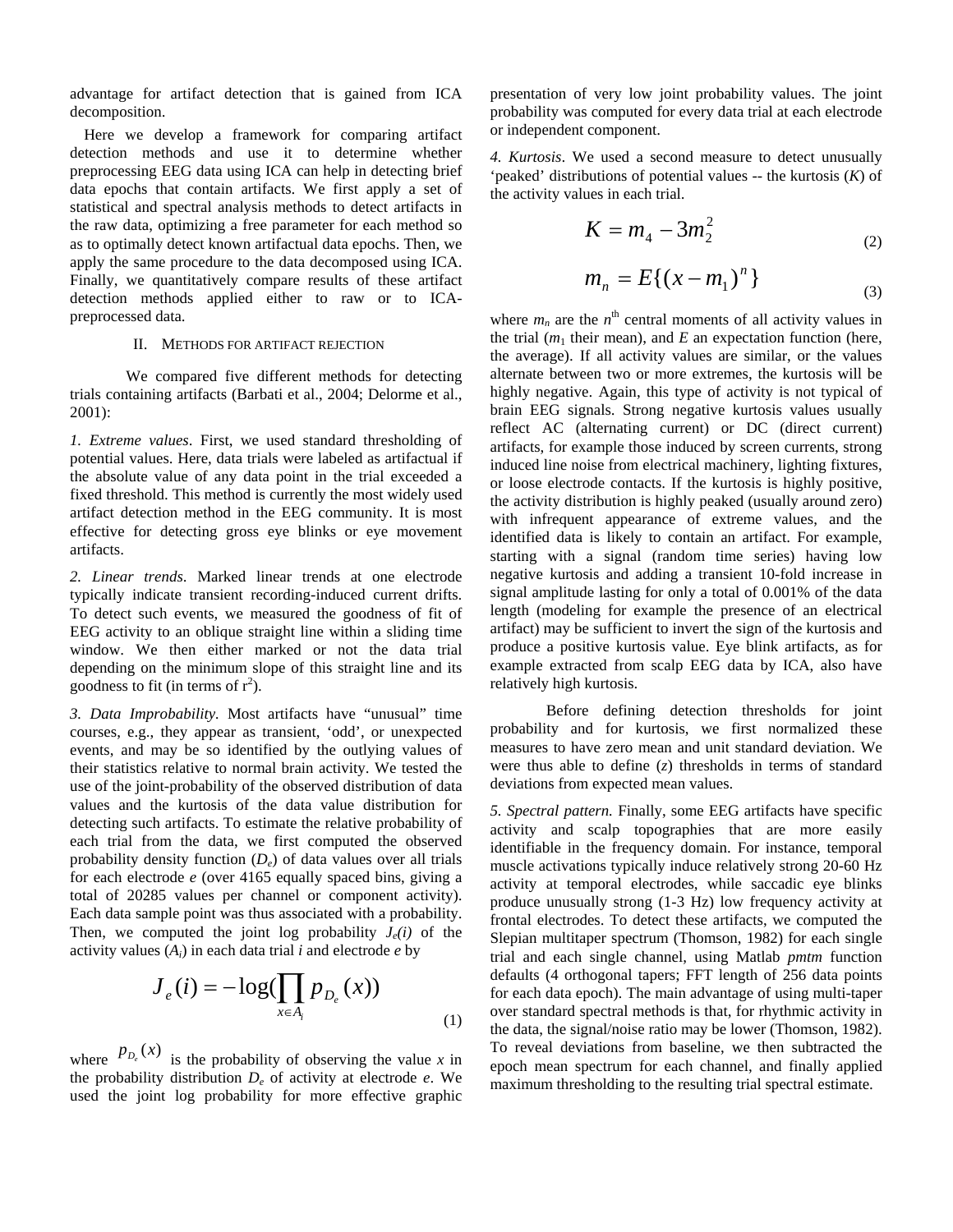Software routines for performing the artifact detection methods described above are available within the EEGLAB toolbox (Delorme and Makeig, 2004).

## III. DATA SIMULATION

To test and optimize the artifact detection process, we used event-related EEG data from a 'Go/Nogo' visual categorization task (Delorme et al., 2004). EEG was recorded at a 1000 Hz sampling rate using a 32-electrode scalp montage with all channels referenced to the vertex electrode (Cz). The montage did not include specific eye artifact channels, but did include channels for electrodes located above the eyes (FPz; FP1, FP2). Responses to target and non-target stimuli presented about every 2 seconds were recorded for each subject. Data epochs were extracted surrounding each stimulus, extending from 100 before to 600 ms after stimulus onsets. The mean value in the pre-stimulus baseline (-100 to 0 ms) was subtracted from each individual epoch. Data were then pruned of noticeable eye and muscle artifacts by careful visual inspection (AD), resulting in 119 "clean" data epochs.

# We then simulated five types of artifacts (Fig. 1):

(1) We modeled eye blink time courses using random noise band-pass filtered (FIR) between 1 and 3 Hz. Eye blinks have stereotyped scalp topographies that can be isolated using ICA (Jung et al., 2000b). To obtain topographical maps for these simulated eye blinks, we applied ICA decomposition to data from *another* subject and visually identified an eye blink component by its time course and scalp topography (high gains on the most frontal electrodes; small gains everywhere else). We used a blink scalp topography from another subject to ensure that the simulated data and the real data were separable and independent of each other.

(2) We modeled temporal muscle artifacts using random noise band-pass filtered (FIR) between 20 and 60 Hz and multiplied by a typical muscle scalp map, again isolated by ICA from another subject (high gains at a few temporal electrodes and near zero gains for other electrodes).

(3) We then modeled electrical shift artifacts by implementing discontinuities at one randomly selected data channel.

(4) We also modeled unfiltered white noise at another randomly selected data channel.

(5) Finally, we modeled linear trends (with randomly selected slopes from 100 to 300 V per epoch at the lowest level of noise) at another randomly selected data channel.

 In the test data depicted above, each data channel could only have one type of artifact, excepting the first two artifact types (eye and muscles), which projected with varying strengths to all the electrodes. We took care that the randomly selected channels for each artifact type differed from each other and did not coincide with channels where the two first topographical artifacts had maximum amplitude.

 Since our goal was to test the sensitivity of each method for detecting artifacts, we varied simulated artifact amplitude to find the smallest artifacts that each method in Section II could detect. Artifacts at the smallest amplitude level (-50 dB) were so small that none of the methods were able to detect them. For each artifact type, amplitude was gradually increased from -50 dB to 0 dB. To compute signal to noise ratio (SNR; i.e., artifact to background brain EEG signal ratio), we divided the spectrum of each type of artifact (not mixed yet with data) at each frequency by the data spectrum at the same frequency. We then found the frequency with the largest SNR and converted it to dB scale  $(10*log_{10}(SNR))$ . Prior to computing SNR for the first two (topographic) artifacts, we scaled their amplitudes by the highest channel gain in the applied scalp map.

## IV. AUTOMATIC ARTIFACT REJECTION

Since we knew which data trials contained simulated



Figure 1. A. Types of simulated artifacts (top panels) introduced into actual EEG data epochs (bottom panel ordinate,  $\pm 50 \mu V$ ). Ticks indicate 700-ms epoch boundaries. B. Simulated data obtained by adding the simulated artifacts (A) to the EEG data. Artifacts shown here were the largest simulated (0 dB); the smallest were more than 100,000 times smaller (-50 dB).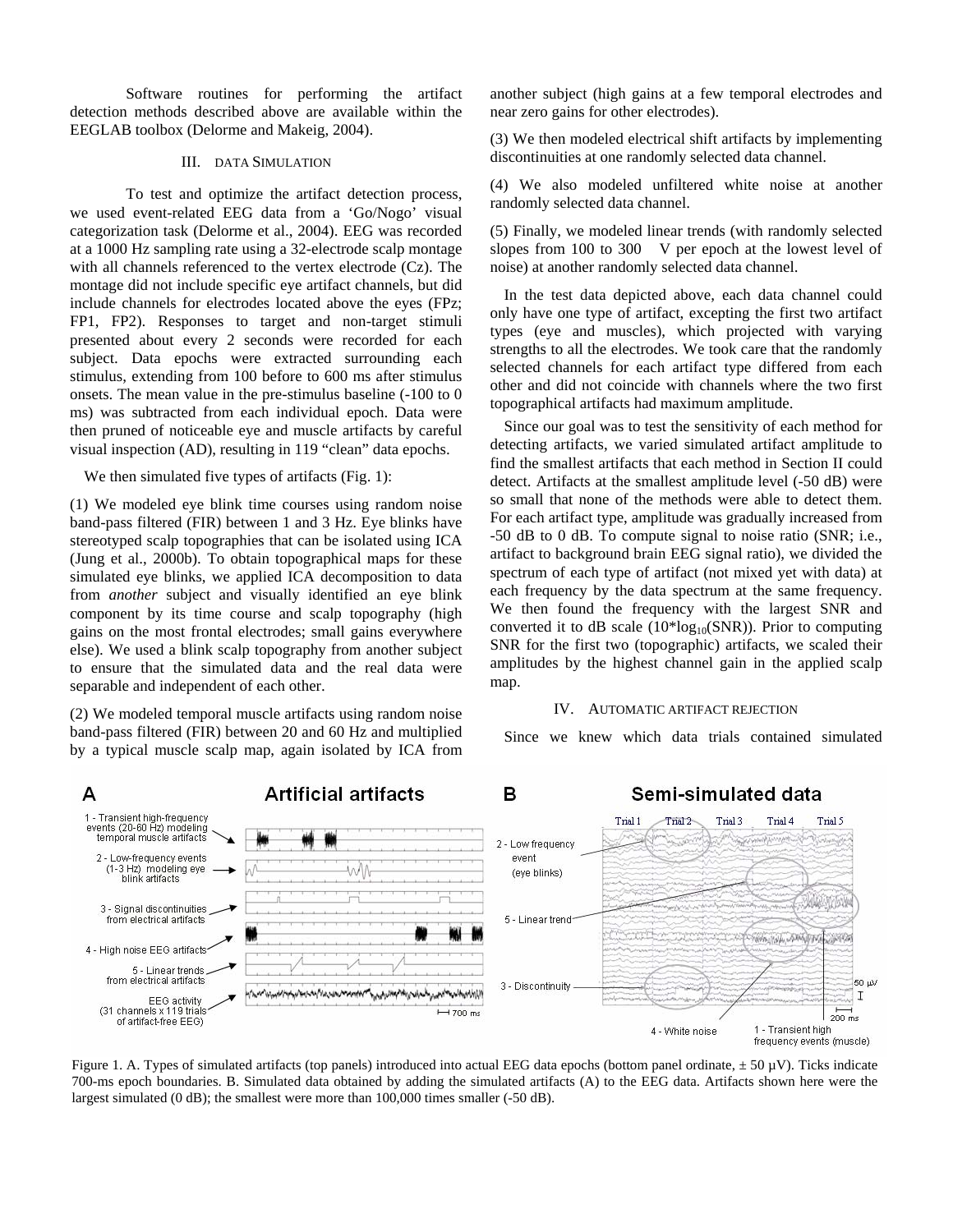artifacts, for each type of artifact we could determine the most efficient artifact detection method. For each method, we chose one free threshold parameter(s) which we optimized to estimate an upper bound on the ability of the method to detect artifacts of the given type.

 We assumed voltage thresholds to be symmetrical, so only one parameter had to be optimized in the standard thresholding method. Linear trend detection had two parameters (minimum slope and goodness of fit). We set the slope to be equal or higher than the minimal artifactual slope at the maximum level of noise (0.5 V/700 ms) and then optimized the goodness-of-fit parameter. Since this was time consuming and was specifically aimed at detecting trends, we applied this method only to detecting linear trend artifacts. For the probability and kurtosis methods, we optimized the z threshold. Finally, for the spectral measure, we optimized the dB limits independently for three frequency bands (0 to 3 Hz, 20 to 60 Hz, and 60 to 125 Hz) and then used the frequency band that returned the best results.

 For each parameter, the optimization procedure minimized the total number of trials misclassified (misses plus false alarms). To reduce the computational load, we used a procedure that recursively divided its value range until a minimum was reached. More powerful non-linear optimization methods we considered, using Matlab Nelder-Mead multidimensional unconstrained nonlinear minimization, proved computationally infeasible. We attempted to design an algorithm requiring the least number of iterations while minimizing the risk of falling into local minima. To perform the optimization, we thus divided the parameter interval range into 10 equally spaced intervals, and evaluated the number of correctly classified trials at these points. We located the two values surrounding local minima and created a new interval. Then, we ran the procedure recursively three times, repetitively dividing the newly created value range into 10 intervals and counting correctly classified trials, thus obtaining the 'optimal' parameters for each detection algorithm.

*ICA-based artifact detection.* ICA separates EEG processes whose time waveforms are maximally independent of each other. The separated processes may be generated either within the brain or outside it. For instance, eye blinks and muscle activities produce ICA components with specific activity patterns and component maps (Jung et al., 2000b; Makeig et al., 1997). However, scalp EEG activity as recorded at different electrodes is highly correlated and thus contains much redundant information. Also, several artifacts might project to overlapping sets of electrodes. Thus it would be useful to isolate and measure the overlapping projections of the artifacts to all the electrodes and this is what ICA does (Jung et al., 2000a; Makeig et al., 1996).

 To build intuition about how ICA works, one might imagine an *n-*electrode recording array as an *n-*dimensional space. The recorded signals can be projected into a more relevant coordinate frame than the single-electrode space: e.g. the

independent component space. In this new coordinate frame, the projections of the data on each basis vector  $-$  i.e. the independent components – are maximally independent of each other. Intuitively, by assessing the statistical properties of the data in this space, we might be able to isolate and remove the artifacts more easily and efficiently.

 Multiplication of the scalp data, *X,* by the unmixing matrix, *W*, found for example by infomax ICA represents a linear change of coordinates from the electrode space to the independent component space, or

$$
S = W^* X \tag{4}
$$

where *S* is the 'activation' matrix of the components across time. Each component is a linear weighted sum of the activity of an independent source process projecting to all of the electrodes. Each row of the unmixing matrix W that extracts each component activity time course may be seen as a spatial filter for a distinctive activity pattern in the data. Each independent component comprises an activation time course plus an associated scalp map (the corresponding column of *W-*<sup>1</sup>) that gives the relative projection strengths (and polarities) of the component to each of the electrodes.

 All the artifact detection methods described in the previous section were also applied to raw potential values decomposed using different ICA algorithms. In this study we used three ICA algorithms most often used to date to process EEG data: Infomax ICA, SOBI, and FastICA. These ICA algorithms have the same overall goal (Lee et al., 2000) and generally produce near-identical results when applied to idealized source mixtures. The approach of each algorithm to estimating independence is different: Infomax employs a parametric approach to estimate the component probability distributions (Bell and Sejnowski, 1995), whereas FastICA maximizes the neg-entropy of the component distributions (Hyvarinen and Oja, 2000). SOBI is a second-order method that requires and takes advantage of temporal correlations in the source activities (Belouchrani and Cichocki, 2000). Results produced by these algorithms may differ when the component activities are not far from Gaussian or are not independent.

 For infomax, we used default parameters as implemented in the *runica* function of the EEGLAB toolbox (Delorme and Makeig, 2004). These involved pre-sphering of the data, and stopping training when weight change was less than  $10^{-6}$ . Since extended infomax ICA decompositions revealed that the EEG data did not contain any sub-Gaussian component, we here used the non-extended version of infomax for somewhat faster computation (sub-Gaussian components of EEG data include single-frequency line noise, not simulated here). Since we were processing data epochs rather than continuous data, we slightly modified the SOBI algorithm (Belouchrani and Cichocki, 2000) so that data covariance matrices for different time delays were computed for each epoch, then averaged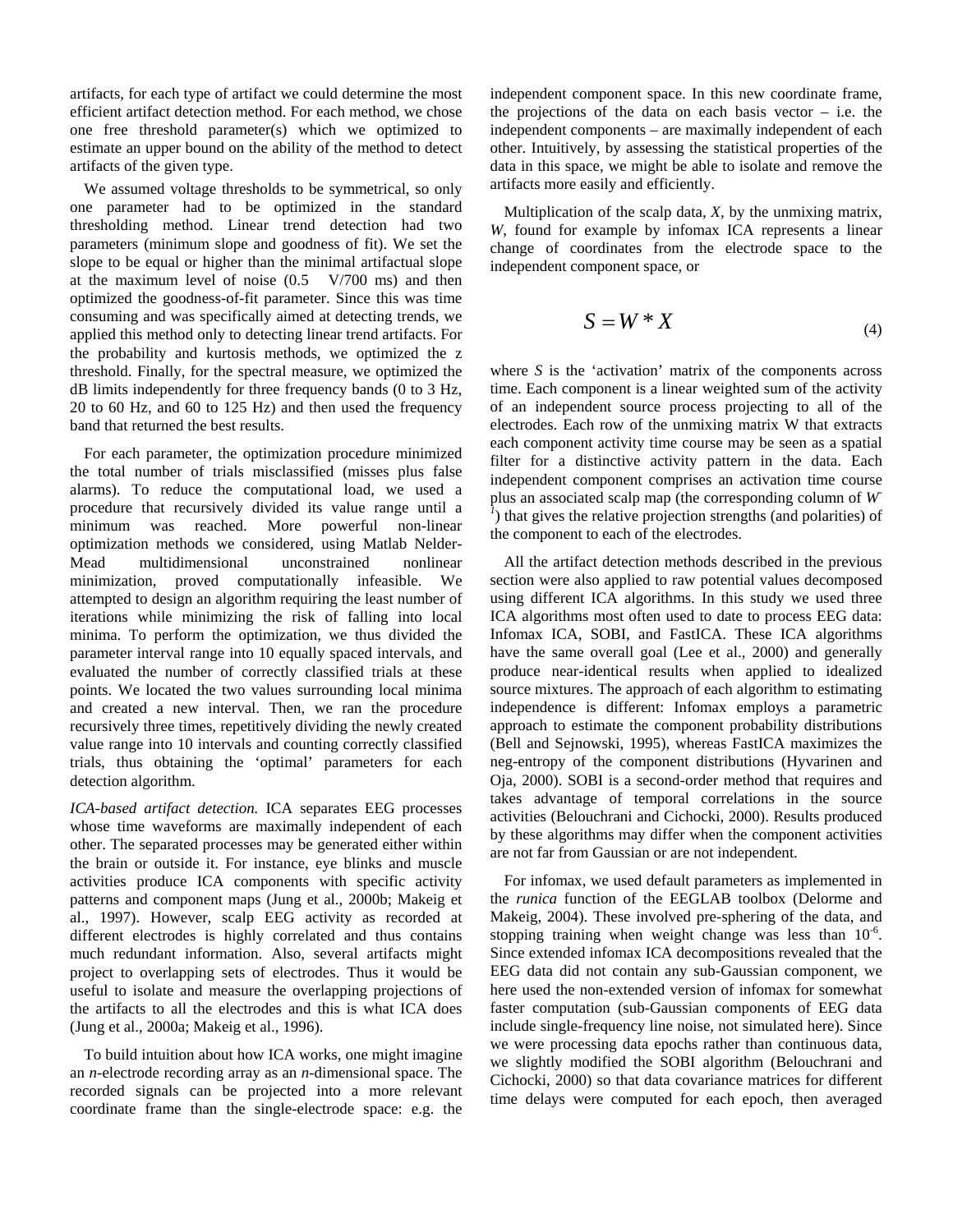over data epochs. This modified version of the SOBI algorithm is currently been made available for testing in the EEGLAB toolbox (Delorme and Makeig, 2004). When running SOBI, we set to 100 the number of correlation matrices at different time delays (Akaysha Tang, personal communication). For the FastICA algorithm (Hyvarinen and Oja, 2000), we forced the decomposition to estimate all components in parallel ("symmetric" approach for version 2.1 of the FastICA algorithm available on the Internet), setting believed to be suitable for EEG data analysis (Aapo Hyvärinen, personal communication). Since we could not determine which component contained relevant artifacts, for each artifact type each detection method was applied to all components and the single component returning the best results was used in the detection process.

Altogether, we generated a total of 20 datasets with

different artifact and noise instantiations, and then used a Linux cluster of 36 processors (1.4 GHz or faster) to optimize parameters for each detection method and each dataset. The results presented here required about 24 hours of computation on this cluster.

## V. RESULTS

 Results for each detection method and each artifact type are presented in Fig. 2, which shows results for one artifact type in each row and one detection method in each column. Applied either to the raw data or to ICA component activities, the frequency thresholding method performed the best overall; the joint probability method was second best, and standard thresholding third. Kurtosis thresholding performed the poorest, though it was partly successful in detecting large discontinuity and trend artifacts. Finally, the trend detection



Figure 2. Artifact detection performance (artifacts detected minus non-detected artifacts, divided by the total number of artifacts) by five methods (columns) applied to detection of the five types of simulated artifacts (rows, cf. Fig. 1) at a range of amplitudes (0 to -50 dB relative to the EEG). Linear trend detection (far right) was only used to detect trend artifacts. (Black traces): The five methods were first applied optimally to the best single-channel data for each artifact type. (Grey traces): The same methods were then applied to the best single independent components computed from the data by infomax ICA. Vertical error bars show  $\pm 1$  standard deviation in performance across 20 replications. Overall, for artifacts less than 40 dB below the EEG in strength spectral thresholding methods (right) performed best, and all detection methods performed better when applied to the independent component data.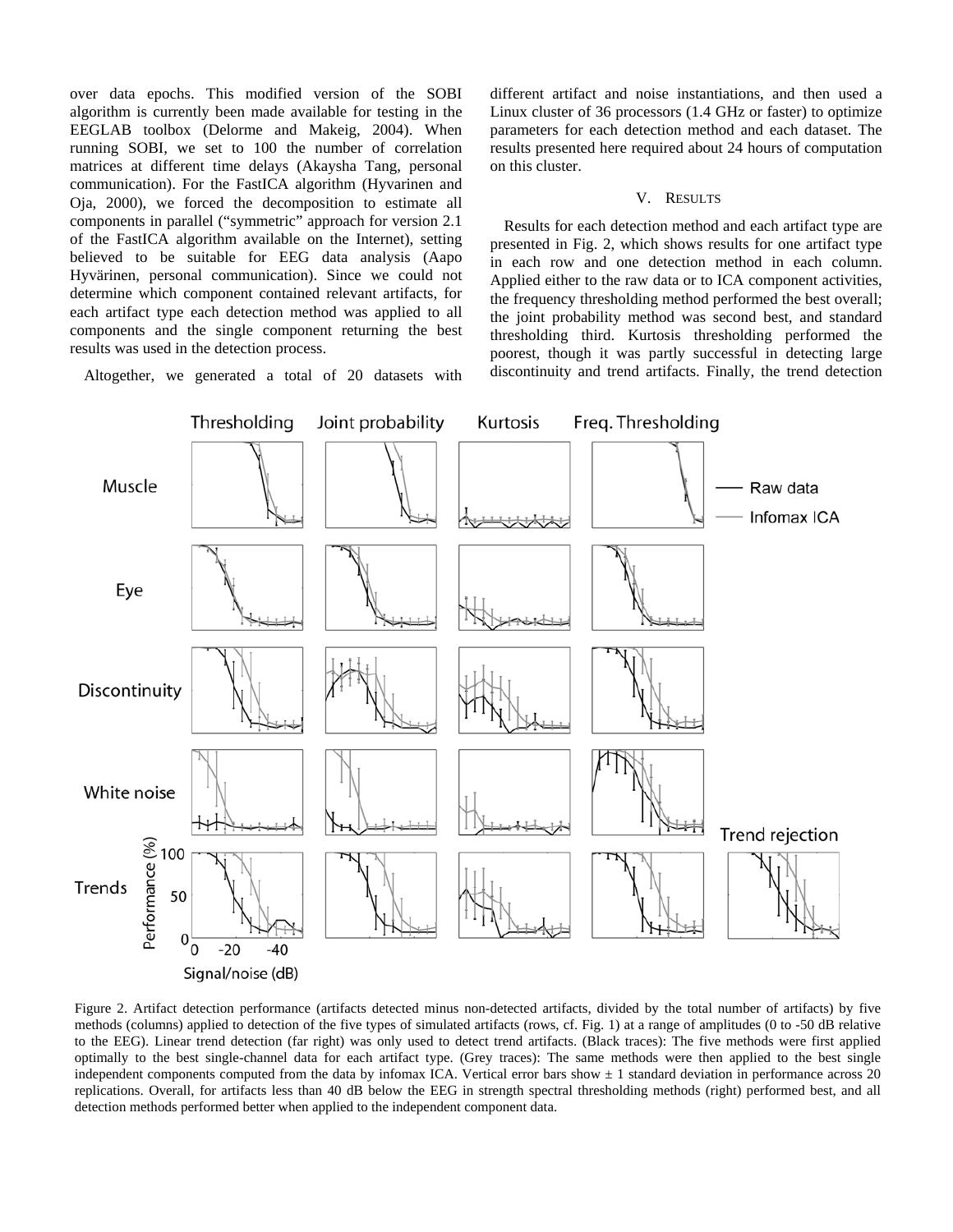method was the most efficient for detecting linear trends in the data, although nearly equal performance was achieved using the frequency thresholding method (1-3 Hz band).

 However, one has to balance the performance advantage against the speed of computation. Here, simple thresholding was fastest, while the joint probability was 4 times slower, kurtosis rejection was 8 times slower, trend rejection was about 25 times slower, and spectral rejection was about 120 times slower. However, for all detection methods, the measure of interest (joint probability, kurtosis, slope, or spectrum) does not need to be computed several times. Once a measure has been computed, simple thresholding may be applied repeatedly to obtain optimal results (see Methods). The EEGLAB routines that implement these detection methods use this strategy (Delorme and Makeig, 2004).

 We then attempted to compare the performance of artifact detection applied to the raw data and to the same data preprocessed using ICA. To do so, we only considered the frequency thresholding method since it outperformed most methods for all types of artifacts. Since the performance trend, as artifact size decreased, was different for each artifact type, we normalized each performance curve to the logistic function before averaging. To do so, we fitted each performance curve obtained from simulated data with a sigmoid function by optimizing its slope and horizontal offset. We then normalized the observed data points on each curve so they would lie on a sigmoid curve centered on 0 with slope 1. We applied the same transformation to the ICA results using the normalization parameters obtained from the simulated data (this explains why standard deviations were larger for the ICA results than for raw data results). In Fig. 3, we plot the mean normalized performance curves for the raw and ICA-separated data for all three ICA algorithms we tested - Infomax, SOBI and FastICA (see Methods). We expected that frequency

thresholding would be more efficient when applied to data preprocessed by any of the tested ICA algorithms than when applied to raw data. This is indeed what we observed (Fig. 3). Data preprocessing by ICA led to a 10-20% increase in artifact detection performance for all the three ICA algorithms tested. Detection performance was best using infomax ICA, approaching two standard deviations above raw data mean detection performance (shaded area in Fig. 3).

# VI. DISCUSSION

We have shown that optimally applying spectral methods to identify artifacts in 32-channel EEG data epochs allowed more reliable detection of smaller artifacts than optimally applying the same thresholding methods to the scalp channel data itself. Preprocessing the data using ICA allows more effective artifact detection. However, it should be noted that the frequency thresholding methods are as efficient at detecting muscle artifact in either the raw or ICA decomposed data. For this type of artifact, ICA decomposition does not seem to improve artifact detection.

In our simulated data, mixing of artifacts with data was perfectly linear. Might this not be the case for real data? In fact, instantaneous mixing via EEG volume conduction of artifacts and EEG processes is linear. By Ohm's law, externally imposed electrical artifacts (DC trends, discontinuities, white noise) also mix linearly with EEG data at scalp electrodes. On this basis, at least, linear ICA decomposition algorithms are not inappropriate for separating artifacts from other data processes. On the other hand, these simulations may have disadvantaged the ICA approach since, for example, the simulated muscle artifacts may have been mixed with some actual low-level muscle activity in the 'clean' EEG. This might explain why muscle artifact detection applied to the ICA decompositions did not strongly



Figure 3. Comparison of artifact detection performance by spectral thresholding methods applied first to the raw channel data (grey band) and then to the same data after decomposition by three ICA algorithms (solid and dashed traces). Detection performance for each artifact type across a 50-dB amplitude range was fitted to a logistic function; these functions were then fit to each other and averaged across the six artifact types. The artifact strength unit (abscissa) thus indicates a 1-dB to 3-dB amplitude step, depending on artifact type. (Shaded areas): Performance range (boundaries,  $\pm$  1 std. dev.) for the scalp channel data. (Solid and dashed traces): Performance range for the independent component decomposition of the same data. For all but the largest artifacts (left), detection performance using the ICA components was 10-20% better than using the scalp channel data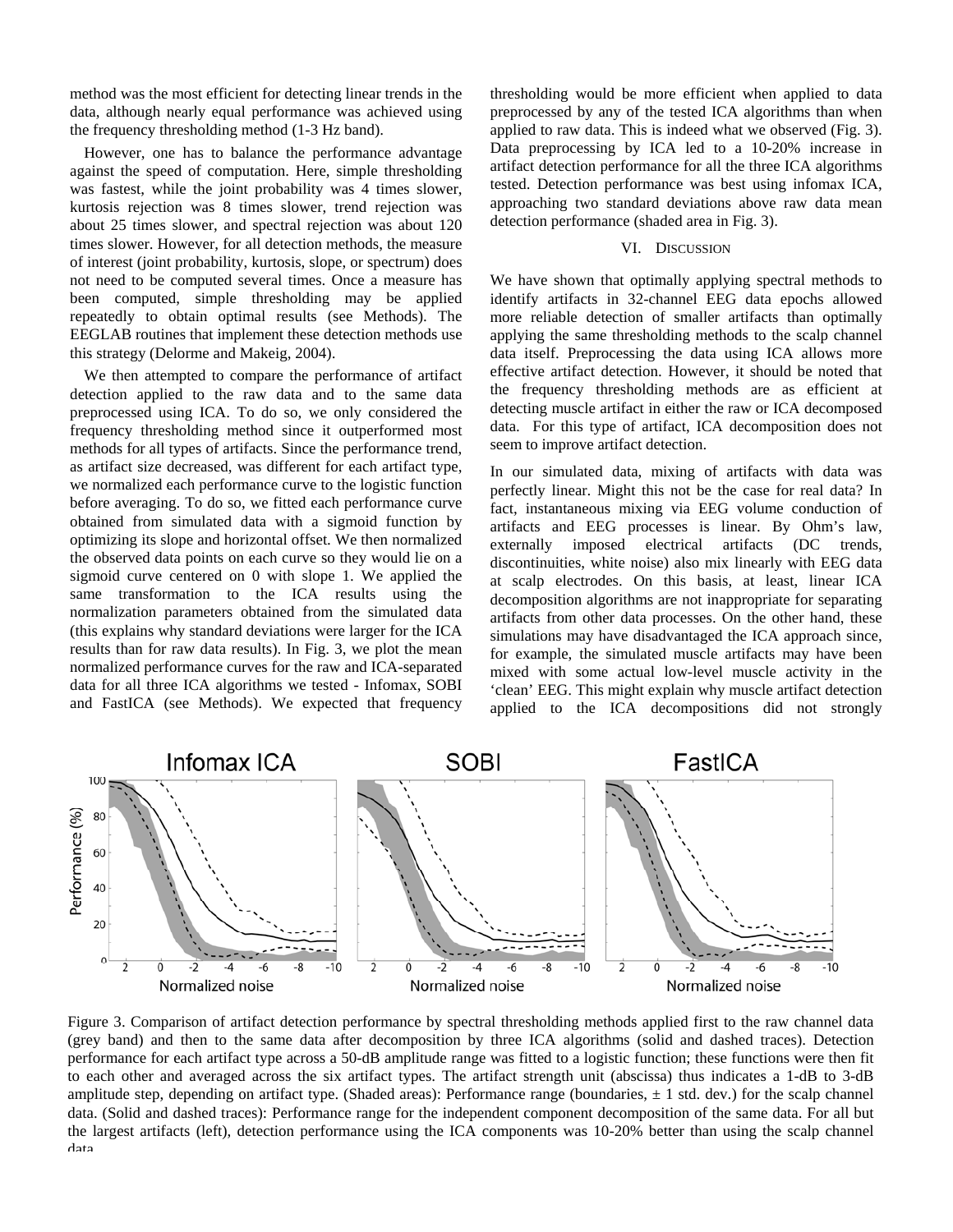outperform artifact detection applied to the raw data.

Here we optimized each measure threshold based on our 'ground-truth' knowledge of the simulated data. The results showed that threshold optimization might be of most benefit when applied to the raw channel data, where frequency domain thresholds must be finely tuned to best separate artifacts from the background noise. Optimal tuning of frequency-domain thresholds for ICA component activities might be less important in the (typical) case in which ICA largely isolates stereotyped eye blink, muscle, heart and line noise artifacts to a single ICA component.

*ICA assumptions*. First, several major assumptions of ICA seem to be fulfilled in the case of EEG recordings. As mentioned previously, a first assumption is that the ICA component projections are summed linearly at scalp electrodes. A second assumption is that sources are independent. This is not strictly realistic but even if the appearance of artifacts might be related to brain activity – muscle contractions, for example, triggered by activity in the motor cortex – the time courses of the resulting artifacts and the triggering brain events should typically be different across all or some trials. Thus, they may be accounted for by different independent components (Jung et al., 2000b). A third assumption concerns the non-Gaussianity of the source activity distributions. This last condition is quite plausible for artifacts, which are usually sparsely active and thus far from Gaussian in value distribution. Finally, the spatial stationarity assumption for the component projections is compatible with many, though not all observations (for more detailed discussion, see Jung et al., 2000a; Zhukov et al., 2000). In our results, we noticed that the Infomax algorithm seems to perform better than the two other ICA algorithms, SOBI and FastICA. Conceivably, this advantage may have resulted from using a more fortunate set of training parameters For example, the FastICA algorithm has more than a dozen tunable parameters. Since, running the whole analysis using each algorithm required about 8 hours on a cluster of 36 workstations, optimizing each algorithm's parameters was not feasible.

*Stereotyped vs. non-stereotyped artifacts.* It is also important to note the difference between stereotyped biological and line noise artifacts considered here and non-stereotyped artifacts such as may be induced by generalized head and electrode movements. Such non-stereotyped artifacts may quickly introduce a variety of unique scalp patterns into the EEG data, which may in turn confound and compromise ICA decompositions. Therefore it is important to identify and discard such noise periods from the data before running ICA, as was done, by visual inspection, for the EEG data used in this study. Some types of artifacts (e.g., line noise or muscle artifact) may also be partially removed using frequency-band filtering methods. We did not explore such methods for removing of artifacts from data epochs, but instead focused here on methods for detecting artifactual data epochs.

*In practice.* To perform artifact detection in practice, we generally recommend (1) setting detection thresholds such that roughly 10% of data trials are detected using a specified method, (2) visually inspecting data trials marked as artifactual, and (3) optimizing the thresholds manually. For instance, for the joint data probability measure (which in our tests here performed better than standard thresholding yet was much faster to compute than spectral thresholding), we usually use thresholds outside of 5 standard deviations above the mean. (For a Gaussian distribution, the probability that a tagged artifact trial belongs to the 'ordinary' trial distribution would then be less than  $10^{-11}$ ). After finally rejecting the marked and checked data artifacts, the cleaned data may be decomposed again by ICA to study the recovered brain source dynamics and/or processed by other analysis methods.

*Artifact detection or rejection?* It is important to consider whether outright rejection of epochs containing artifacts is necessary. Beyond advantages for the detection of artifacts, there may be several other advantages to using ICA in EEG analysis. Using ICA allows direct examination of information sources in the data (in a particular sense), rather than their summed effects at the scalp electrodes. By removing or minimizing the effects of volume conduction, ICA allows detailed examination of the separate dynamics and dynamic inter-relationships of different cortical areas (Delorme & Makeig, 2003; Makeig et al., 2002). Stereotyped artifacts separated into one or more components by ICA may be literally subtracted from the data by subtracting their summed back-projections from the raw data. Independent components analysis, by its nature, separates both artifactual and nonartifactual processes, many of which have distinct dynamics relative to experimental event and scalp maps consistent with their generation in single (or sometimes dual bilateral) patches of cortex. Analysis of the dynamics of such components may include epochs in which artifact component activities also occur, if ICA has already separated the ongoing brain EEG and artifact processes (Makeig et al., 2004).

#### ACKNOWLEDGEMENT

 This work was supported by a fellowship from the INRIA organization, by the Howard Hughes Foundation and the Swartz Foundation (Old Field, NY), and by the National Institutes of Health USA (grant RR13651-01A1).

#### **REFERENCES**

- Barbati, G., Porcaro, C., Zappasodi, F., Rossini, P. M., and Tecchio, F. (2004). Optimization of an independent component analysis approach for artifact identification and removal in magnetoencephalographic signals. Clin Neurophysiol *115*, 1220-1232.
- Bell, A. J., and Sejnowski, T. J. (1995). An information-maximization approach to blind separation and blind deconvolution. Neural Comput *7*, 1129-1159.
- Belouchrani, A., and Cichocki, A. (2000). Robust whitening procedure in blind source separation context. Electronics Letters *36*, 2050-2053.
- Delorme, A., and Makeig, S. (2003). EEG changes accompanying learning regulation of the 12-Hz EEG activity. IEEE Transactions on Rehabilitation Engineering *11*, 133-136.